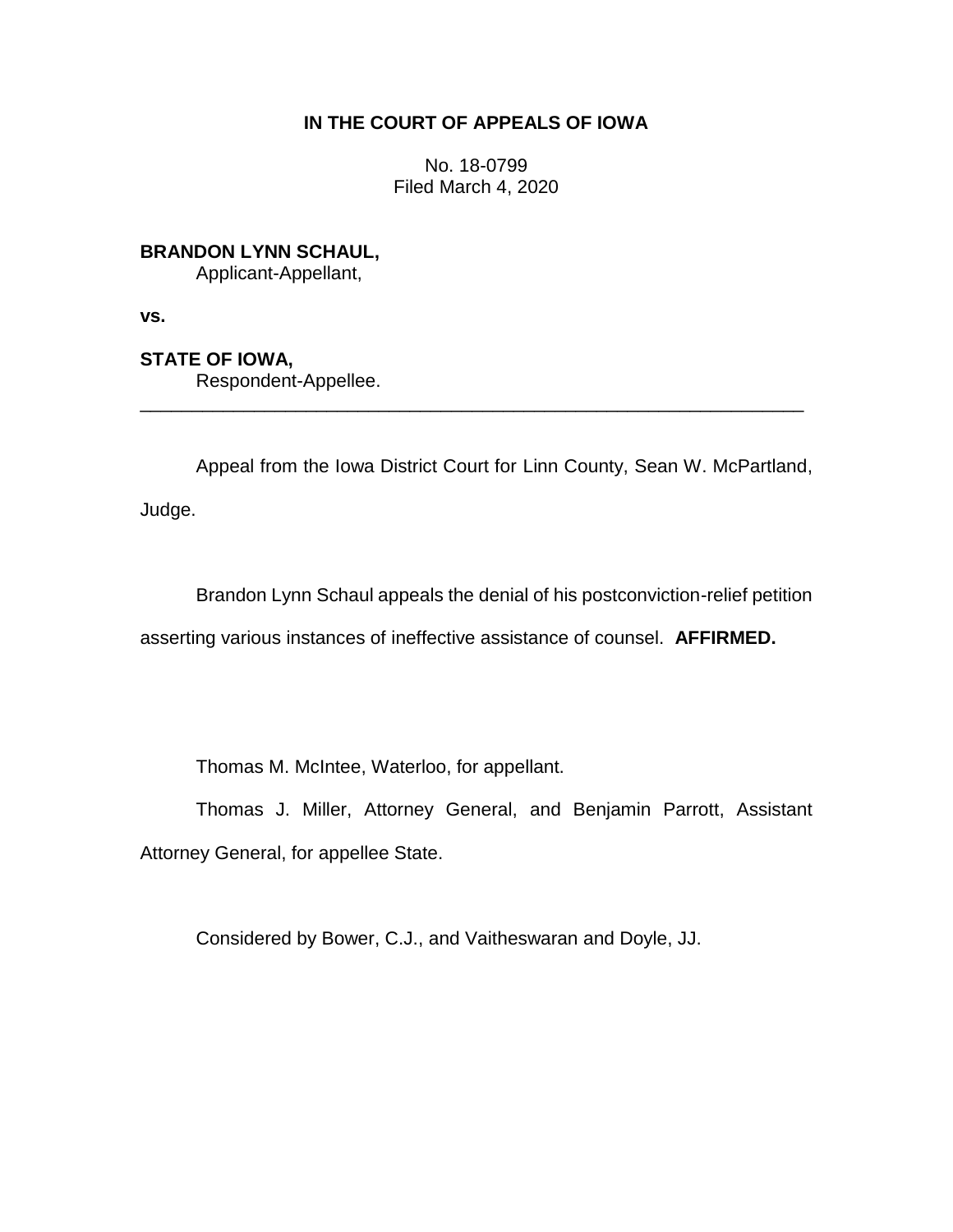## **VAITHESWARAN, Judge.**

Brandon Schaul crossed the center line of a highway and struck another vehicle coming in the opposite direction, killing the driver and seriously injuring her child. *See State v*. *Schaul*, No. 15-0466, 2016 WL 2745934, at \*1 (Iowa Ct. App. May 11, 2016). A jury found him guilty of homicide by vehicle and serious injury by vehicle while under the influence of alcohol or drugs. *Id*. at \*1–2.

On direct appeal, Schaul argued there was insufficient evidence he was under the influence or that his intoxication caused the collision. *Id*. at \*1. The court of appeals found sufficient evidence to support the findings of guilt, found "no error in the court's denial of Schaul's request to modify the marshalling instructions," and preserved for possible postconviction relief a claim that Schaul's trial counsel "provided ineffective assistance by failing to object on hearsay grounds when the State offered his medical records from the emergency room into evidence." *Id*. at \*6.

Schaul filed an application for postconviction relief, alleging his trial attorneys and direct-appeal attorney were ineffective in several respects. Following an evidentiary hearing, the postconviction court denied the application. Schaul appealed.

Schaul contends his trial attorneys were ineffective in failing to (A) "analyze and evaluate his expert witness' report and have it corrected for math errors"; (B) "object to hearsay evidence contained in . . . medical records"; (C) "present exculpatory evidence"; and (D) "object to the inclusion of" a reference to "drugs" in certain jury instructions. He asserts (E) the "effect of" these "multiple breaches" amounted to cumulative error. Schaul also contends (F) his appellate attorney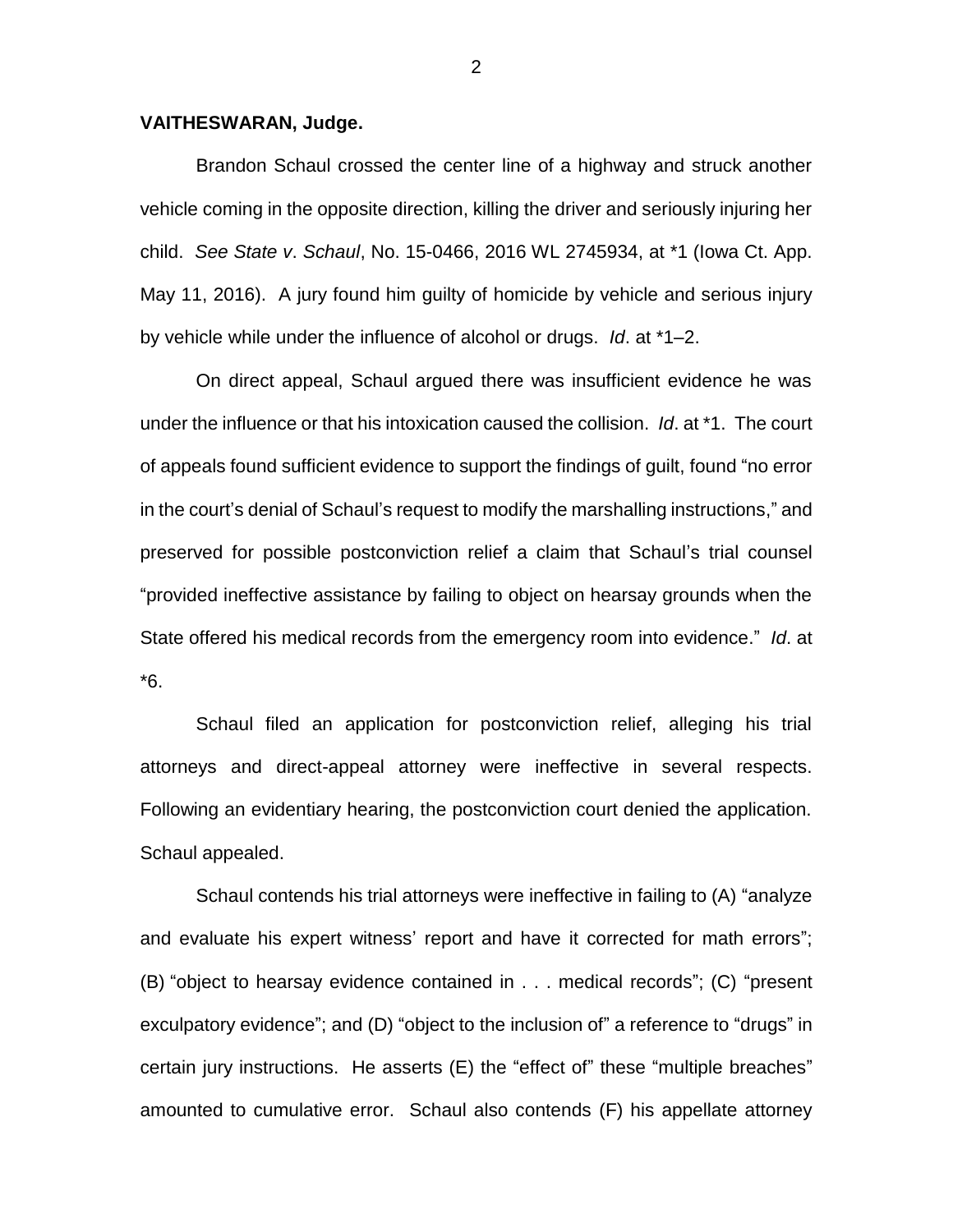was ineffective in "failing to challenge the trial court's denial of [his] motion to suppress."

In evaluating ineffective-assistance-of-counsel claims, we apply the familiar *Strickland* standard. *See Strickland v*. *Washington*, 466 U.S. 668, 687 (1984). "First, the defendant must show that counsel's performance was deficient. . . . Second, the defendant must show that the deficient performance prejudiced the defense." *Id*. Schaul asks us to adopt a different standard. That is not our prerogative. *See State v*. *Beck*, 854 N.W.2d 56, 64 (Iowa Ct. App. 2014) ("We are not at liberty to overrule controlling supreme court precedent."). In any event, the supreme court recently reaffirmed *Strickland*. *See State v*. *Kuhse*, \_\_\_ N.W.2d \_\_\_\_, \_\_\_\_, 2020 WL 250542, at \*4 (Iowa 2020); *cf*. *id*. at \*8 (Appel, J., concurring specially) (noting "the so-called *Strickland* 'test' is impossible to apply in a principled fashion in many cases" but finding "no choice but to apply the amorphous *Strickland* test"). We proceed to the merits, reviewing the record de novo. *State v*. *Ondayog*, 722 N.W.2d 778, 783 (Iowa 2006).

### *A. Expert Witness*

At trial, Schaul's expert witness opined that "Schaul was not intoxicated from, impaired by, or under the influence of alcohol or marijuana at the time of the collision." S*chaul*, 2016 WL 2745934, at \*2. At issue on appeal is an error he made in extrapolating Schaul's blood-alcohol level at the time of the accident. On direct examination, he testified as follows: "[Schaul's] alcohol level was—converts to approximately .066 grams per deciliter. It's easier stated as a 66. To provide a point of reference for you, legal intoxication for driving is at .80 so he's below the legal limit." The expert explained his calculation as follows: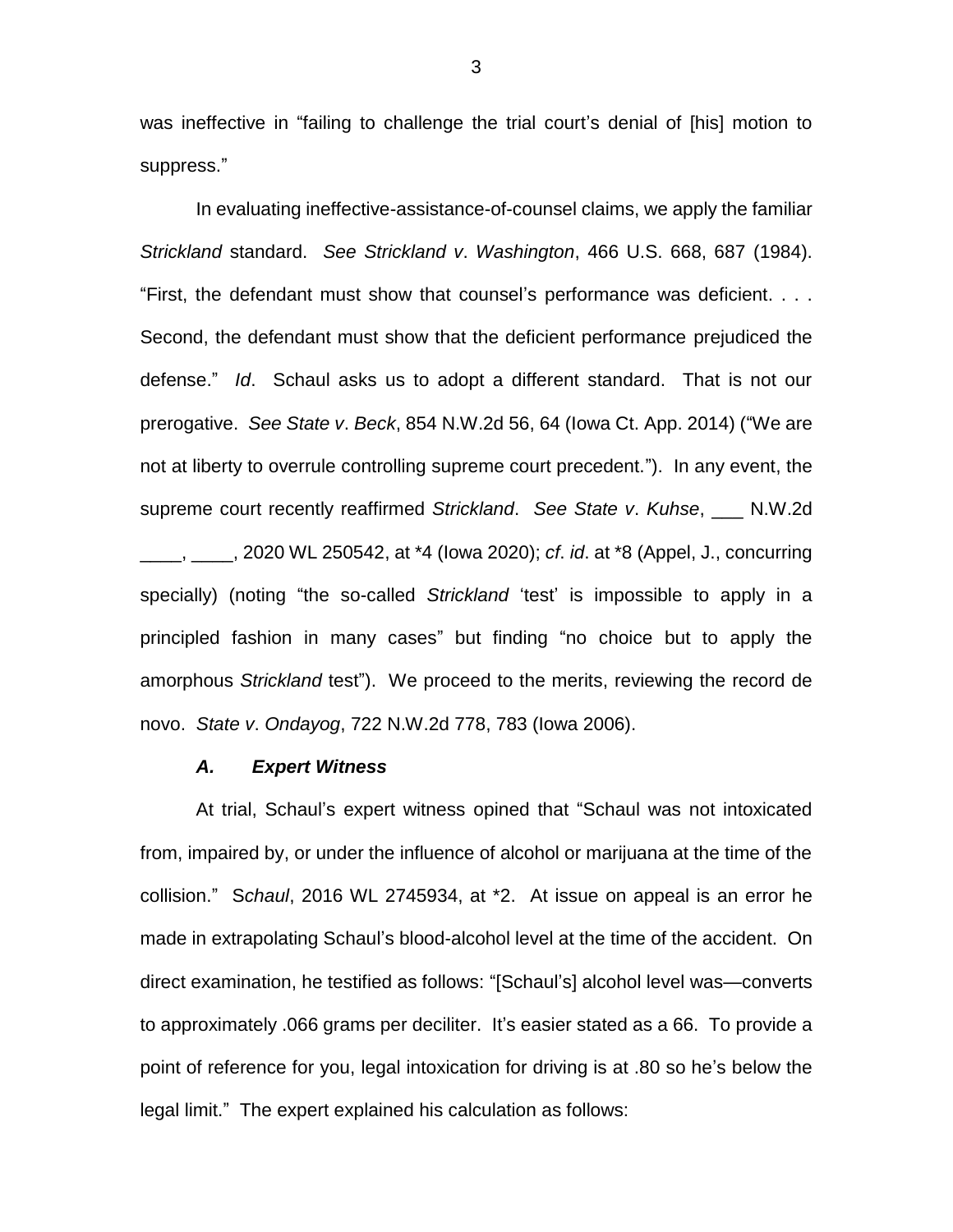[T]here is 71 minutes from the time of the crash to the time of the test, so in order to tell you what the level was at the time of the crash, I have to add the amount of alcohol that the body burns up or eliminates in that 71 minutes, and I calculated that to be approximately 21. So I add 21 to 45 and I get 66.

On cross-examination, Schaul conceded his calculation was incorrect. His

exchange with the prosecutor was as follows:

Q. So when you did your extrapolation calculations within the reasonable degree of medical certainty to get to your final numbers, it was your conclusion that you had to account for 71 minutes of time; right? Is that the number you used? A. Yes, it is.

Q. Okay. But now correct me if I'm wrong. If we take the difference really from 12:46 to 2:07, isn't that really 81 minutes of elapsed time? A. Well, 12:46 to 1:46 would be 60 and 1:46 is plus 7 so 21 so, yes, it would be 81 minutes.

Q. So the numbers—The calculations you did here are wrong, aren't they, since you used 71 minutes? A. I should have used 81.

Q. Okay. So you agree with me that your calculations as far as the time that elapsed here, the time that you put in of 71 minutes into your calculations, that throws your numbers off; right? A. It throws my numbers off slightly from—

Q. That's my point. A. Yeah, it does.

Q. Okay. So the results would be higher; right? A. They would be.

Q. . . . [S]o basically we're talking about 72, right, .072? A. .072.

Q. Right? A. So it's six milligrams higher than 66.

Schaul claimed trial counsel was ineffective in failing to elicit an accurate calculation on direct examination. The postconviction court concluded "trial counsel" breached "an essential duty by failing to catch and correct the error in [the expert's] calculations prior to his cross-examination" but Schaul "failed to meet his burden of establishing sufficient prejudice from the error related to [the expert's] testimony."

On appeal, Schaul contends the math error resulted in "the complete and irreversible undermining of [the expert's] credibility with the jury" and, but for the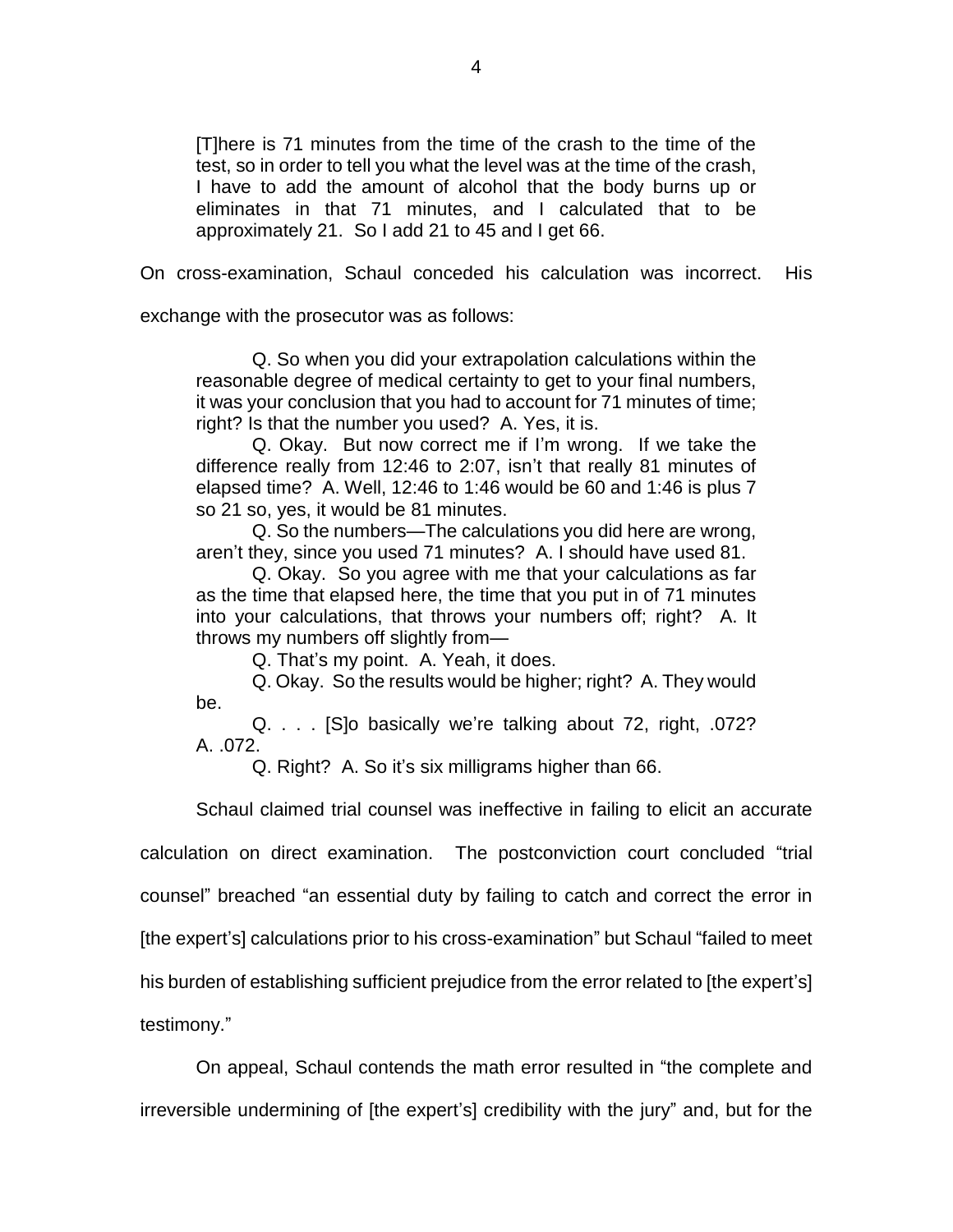error, there is a reasonable probability the outcome would have been different. *See State v*. *Albright*, 925 N.W.2d 144, 151–52 (Iowa 2019) ("For the second prong—prejudice—the claimant must prove there is a reasonable probability that the outcome of the proceeding would have been different but for counsel's unprofessional errors."). "A 'reasonable probability' means a 'substantial,' not 'just conceivable,' likelihood of a different result." *State v*. *Madsen*, 813 N.W.2d 714, 727 (Iowa 2012) (quoting *State v*. *King*, 797 N.W.2d 565, 572 (Iowa 2011)).

On the cold page, we cannot gauge whether the error had an adverse effect on the expert's credibility. *See Iowa Supreme Court Comm'n on the Unauthorized Practice of Law v*. *Sullins*, 893 N.W.2d 864, 871 (Iowa 2017) ("As difficult as it is to assess credibility of live testimony, it is more difficult to assess credibility from a cold transcript." (quoting *In re Marriage of Woodward*, 228 N.W.2d 74, 75 (Iowa 1975))). And we are not convinced the postconviction testimony of Schaul's attorneys assist us in the endeavor. Although one of the attorneys testified the expert's "credibility was undermined," he conceded the jurors could "assess the evidence in any manner they s[aw] fit" and he agreed the attorneys had no reasonable way of concluding which evidence or testimony the jury relied on in making its assessment. Schaul's second attorney similarly voiced her belief that the math mistake "shot" the expert's credibility, but she did not discuss jurors' reactions or otherwise support her belief. The expert's credibility is not a factor in our prejudice analysis.

More to the point is the evidence of impairment. The record on this question was the same with or without the expert's math mistake, because the expert confirmed his revised calculation would not change his opinions "as to whether Mr.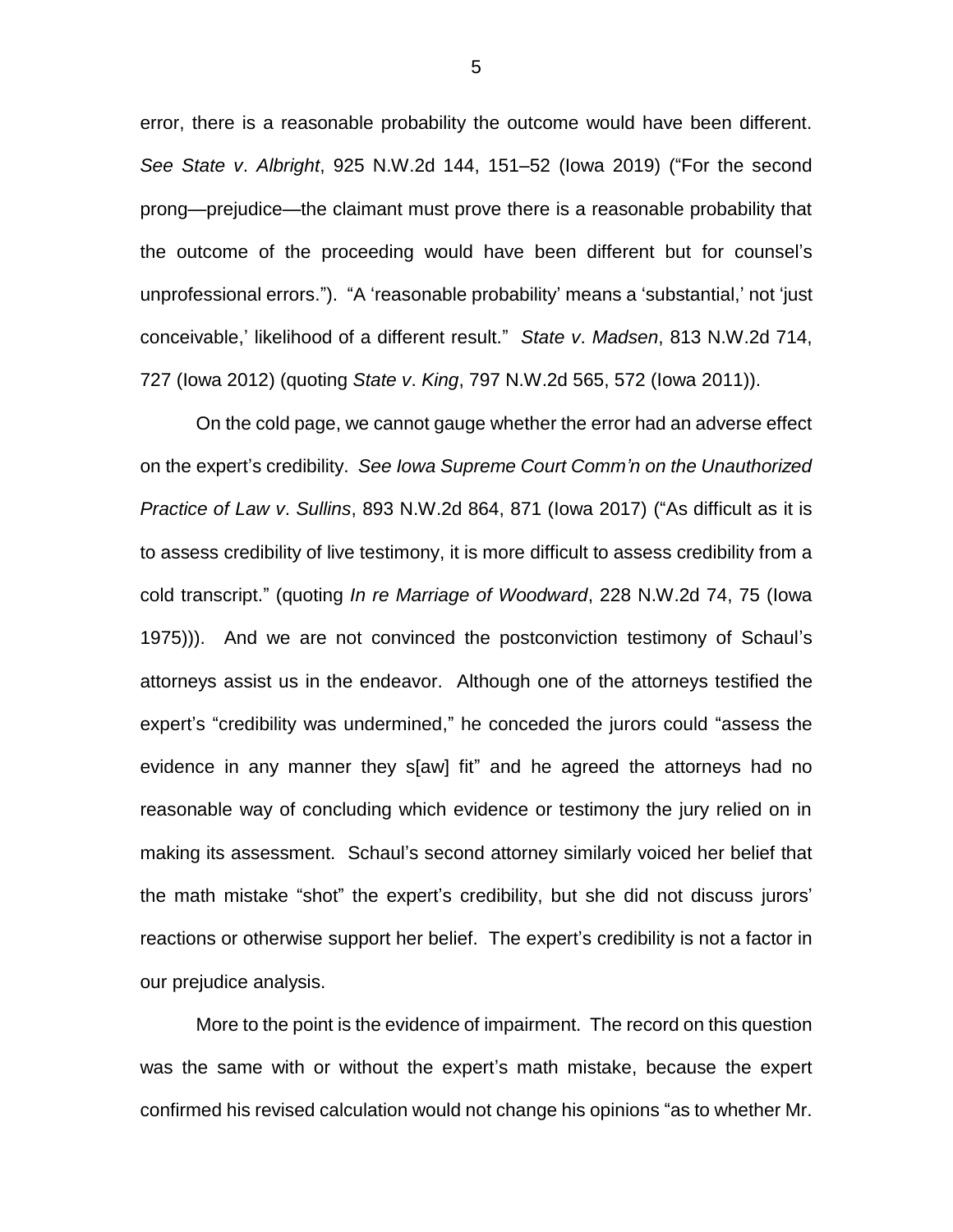Schaul was under the influence of alcohol at the time of the accident." He testified, "Six milligrams of alcohol, that difference would not change any of the words or strength of the—any of the opinions that I have expressed."

Offsetting the expert's opinion that Schaul was not impaired were (1) Schaul's admission to consuming "eight to ten beers the night of the collision" and "smoking marijuana the afternoon before the collision"; (2) an officer's statement that [Schaul] "smelled like alcohol"; (3) "the admission of Schaul's expert that his blood alcohol level at the time of the collision was .072 together with the State's expert opinion that impairment could be "seen with blood alcohol content as low as .05"; (4) a description of Schaul as "disoriented, dazed, in shock, very upset, in an excited state and very agitated"; and (5) descriptions of Schaul's "erratic behavior following the collision." On direct appeal, we determined this evidence amounted to substantial evidence in support of the "under-the-influence element of the offenses." *Schaul*, 2016 WL 2745934, at \*3.

We recognize substantial evidence is a less stringent standard than the *Strickland*-prejudice standard. *See Moss v*. *State*, No. 15-1624, 2016 WL 5408092, at \*6 (Iowa Ct. App. Sept. 28, 2016) (citing *State v*. *Hensley*, 534 N.W.2d 379, 384 (Iowa 1995)). But it is a worthy starting point. *See Albright*, 925 N.W.2d at 152 ("To make [the *Strickland*-prejudice] determination, we consider what factual findings counsel's errors affected and whether the effect was pervasive or isolated and trivial." (citing *State v*. *Graves*, 668 N.W.2d 860, 882–83 (Iowa 2003)).

In addition to the cited evidence, the record contained evidence (1) of "both empty and full beer cans in the passenger compartment of the vehicle"; (2) that Schaul "was traveling fifty-five miles per hour . . . five seconds prior to impact";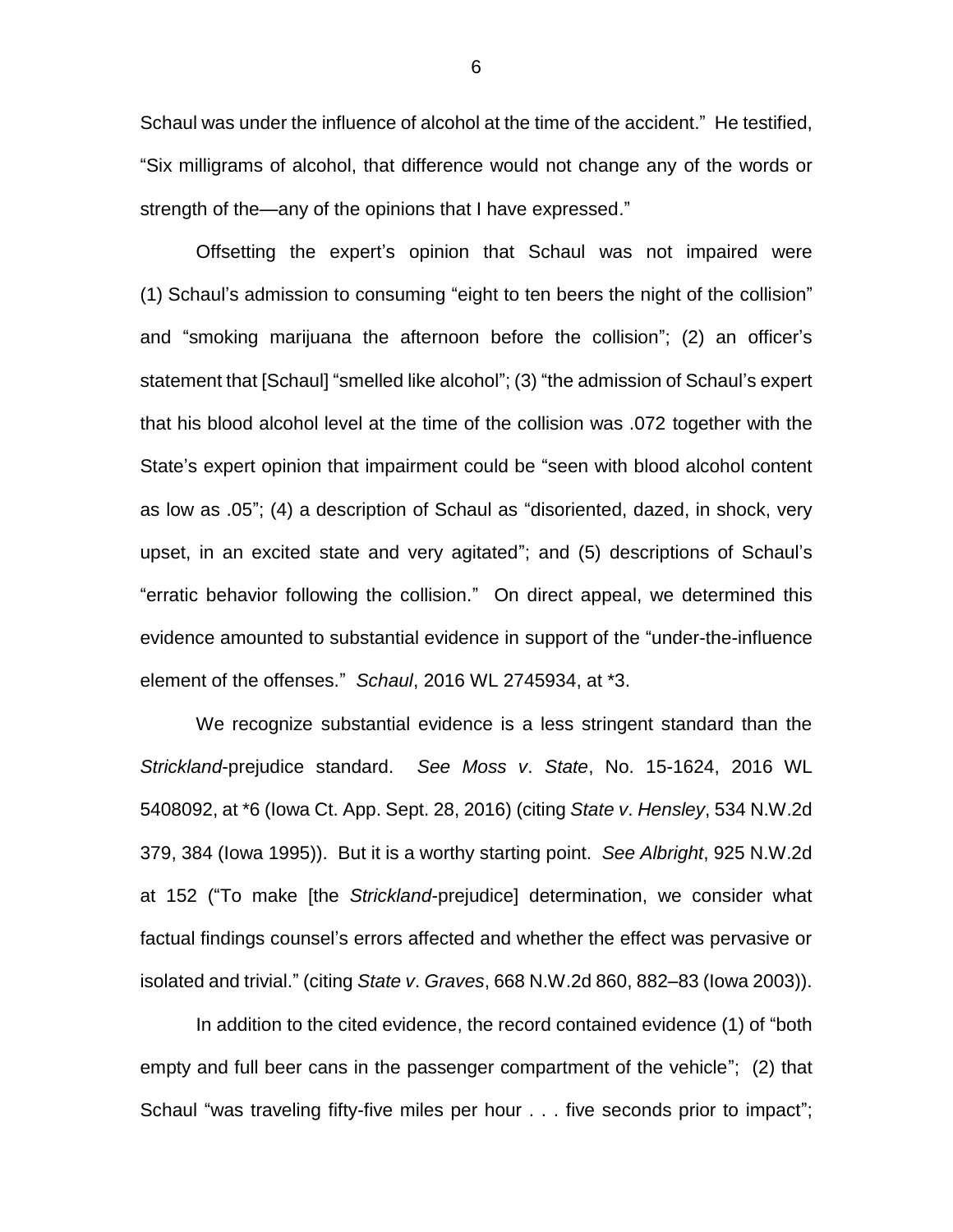(3) from an event data recorder that "the brakes had not been applied"; (4) from the scene of the accident that brakes were not applied; and (5) that Schaul refused to submit to breath or blood tests, which the jury was instructed could be considered "a refusal." *See State v*. *Fogg*, No. 18-0483, 2019 WL 1933993, at \*3 (Iowa Ct. App. May 1, 2019) *aff'd*, 936 N.W.2d 664 (Iowa 2019) (noting a defendant "denied being impaired . . . but refused to submit to both a preliminary breath test and chemical testing" and "[t]he jury was instructed it could consider Fogg's refusal to submit to a breath test in reaching its verdict").

This was not a "close case" as Schaul contends; the evidence of impairment was overwhelming. *See Madsen*, 813 N.W.2d at 729 (finding "[o]verwhelming evidence" to support guilt under one of the counts and, accordingly, no *Strickland*  prejudice); *State v*. *Hunt*, No. 16-0068, 2017 WL 512490, at **\***5 (Iowa Ct. App. Feb. 8, 2017) (finding "overwhelming evidence of" impairment); *State v*. *Thomas*, No. 15-1533, 2016 WL 5930639, at \*2 (Iowa Ct. App. Oct. 12, 2016) (finding "overwhelming" evidence of intoxication); *Lint v*. *State*, No. 04-0907, 2005 WL 1224742, at \*3 (Iowa Ct. App. May 25, 2005) (stating "there was overwhelming credible evidence that [the defendant] was operating a motor vehicle while intoxicated when he was stopped"). Accordingly, we affirm the district court's denial of this ineffective-assistance-of-counsel claim.

### *B. Medical Records*

At trial, Schaul's expert referred to medical records relating to Schaul's hospitalization following the accident. The records contained several references to his intoxication or possible impairment. Schaul's attorneys objected to admission of the records based on the doctor-patient privilege analyzed in *State v*.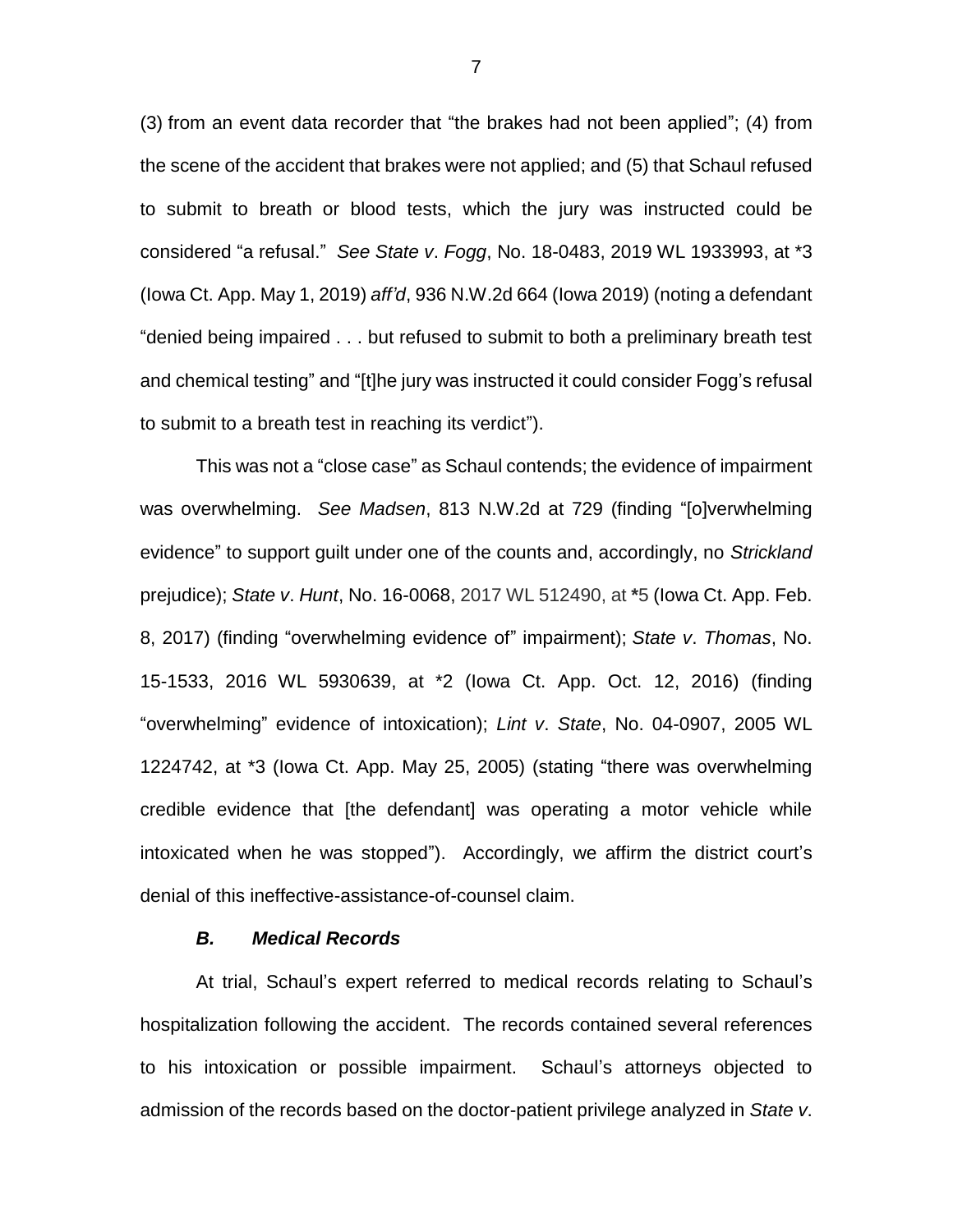*Henneberry*, 558 N.W.2d 708 (Iowa 1997). The district court overruled the objection, reasoning Schaul "put his medical records at issue" and "any privilege that may have existed was waived."

At the postconviction hearing, one of Schaul's attorneys testified that, in hindsight, it was a mistake to have turned over the medical records to the prosecutor. Although she agreed the expert partially relied on them, she stated he could have rendered his opinion without them. The postconviction court found that, even if the defense handling of the records could have been construed as a breach of an essential duty, there was no *Strickland* prejudice.

On appeal, Schaul argues counsel was ineffective in failing to object to the records on the ground they were hearsay. *See* Iowa R. Evid. 5.801(c) (defining "hearsay" as "a statement that: (1) The declarant does not make while testifying at the current trial or hearing; and (2) A party offers into evidence to prove the truth of the matter asserted in the statement"). We need not address the issue because we agree with the postconviction court that Schaul could not establish *Strickland* prejudice. Specifically, given the strength of the impairment evidence as discussed above, there was no reasonable probability of a different result had counsel raised and prevailed on a hearsay objection to the medical records.

## *C. Claimed Exculpatory Evidence*

Schaul argues his attorneys were ineffective in failing to present evidence to impugn the driver of the other vehicle. In his view, counsel should have offered (1) evidence of the effects of certain prescription drugs the driver may have been taking, (2) her driving record, and (3) her Facebook post indicating she felt as if she was "deprived of sleep and could pass out at [her] desk."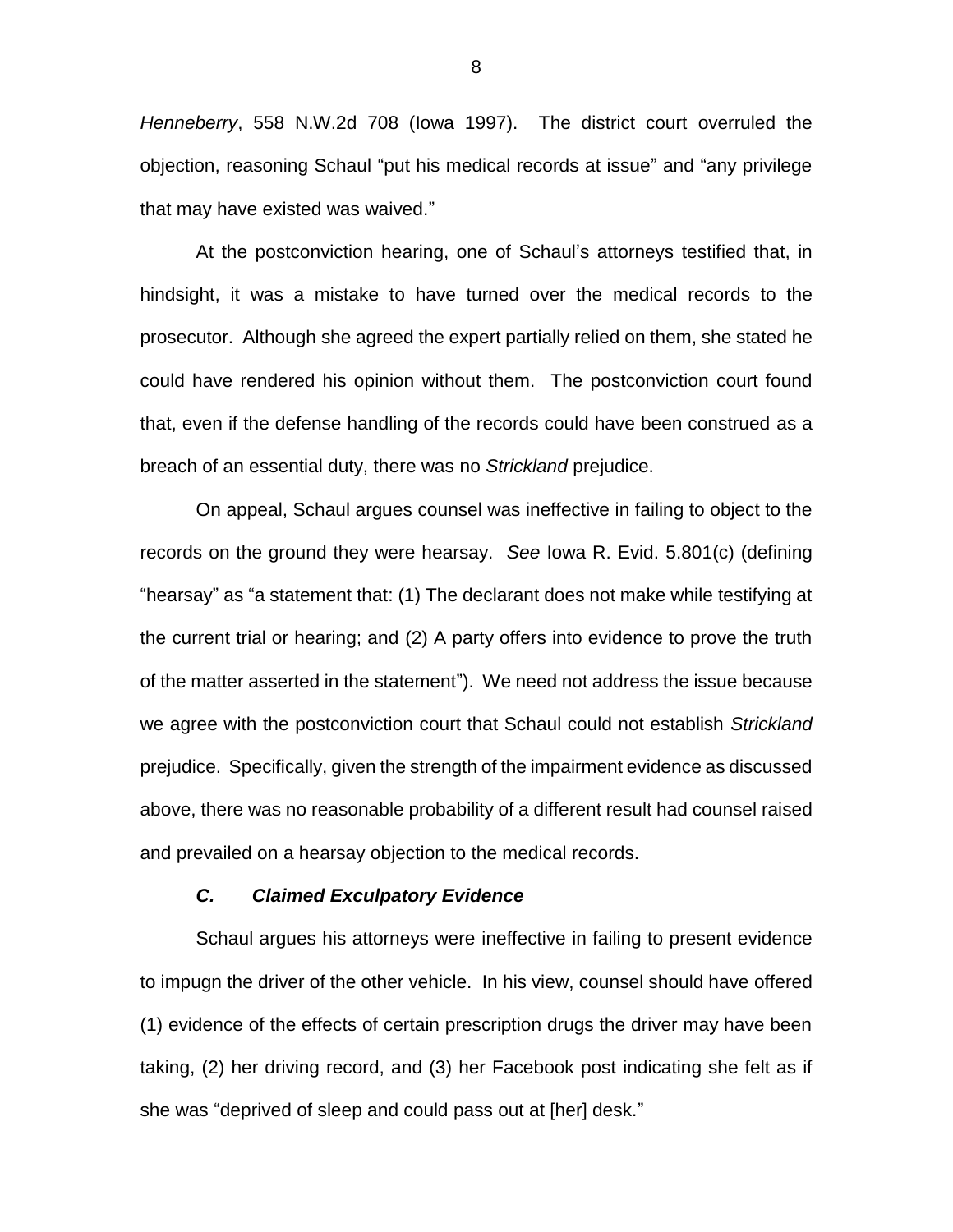Counsel did not breach an essential duty in failing to present this evidence. The State called a pathologist, who testified the driver had no alcohol or illegal substances in her system. Defense counsel vigorously cross-examined the pathologist and elicited an admission that the driver had a legal drug in her system, in an amount over the therapeutic range. He also elicited admissions that she had three prescription bottles in her purse. He questioned the pathologist about the possible effects of those drugs. While the physician's specialty did not allow her to opine on the subject, counsel had no duty to follow up with this line of questioning because the drugs were not found in the driver's system at the time of her death.

As for the driver's driving record, there was scant evidence her actions behind the wheel factored into the accident. Although she was traveling two miles an hour over the posted speed limit and her speed increased by two miles per hour before the collision, the evidence was virtually undisputed that the accident occurred when Schaul crossed the center line.

Finally, counsel testified he did not offer the Facebook post because it would have been subject to a hearsay objection. This was a reasonable strategic decision. *See Mummau v*. *State*, No. 16-1909, 2017 WL 3525294, at \*3 (Iowa Ct. App. Aug. 16, 2017). The document also was of questionable relevance. A deputy sheriff trained in accident investigations testified there would have been no time for the driver to make a steering correction to avoid the head-on collision. He effectively ruled out fatigue, inaction, or error on her part as causes of the collision. Under these circumstances, counsel's failure to raise the driver's earlier sleepiness did not amount to a breach of an essential duty.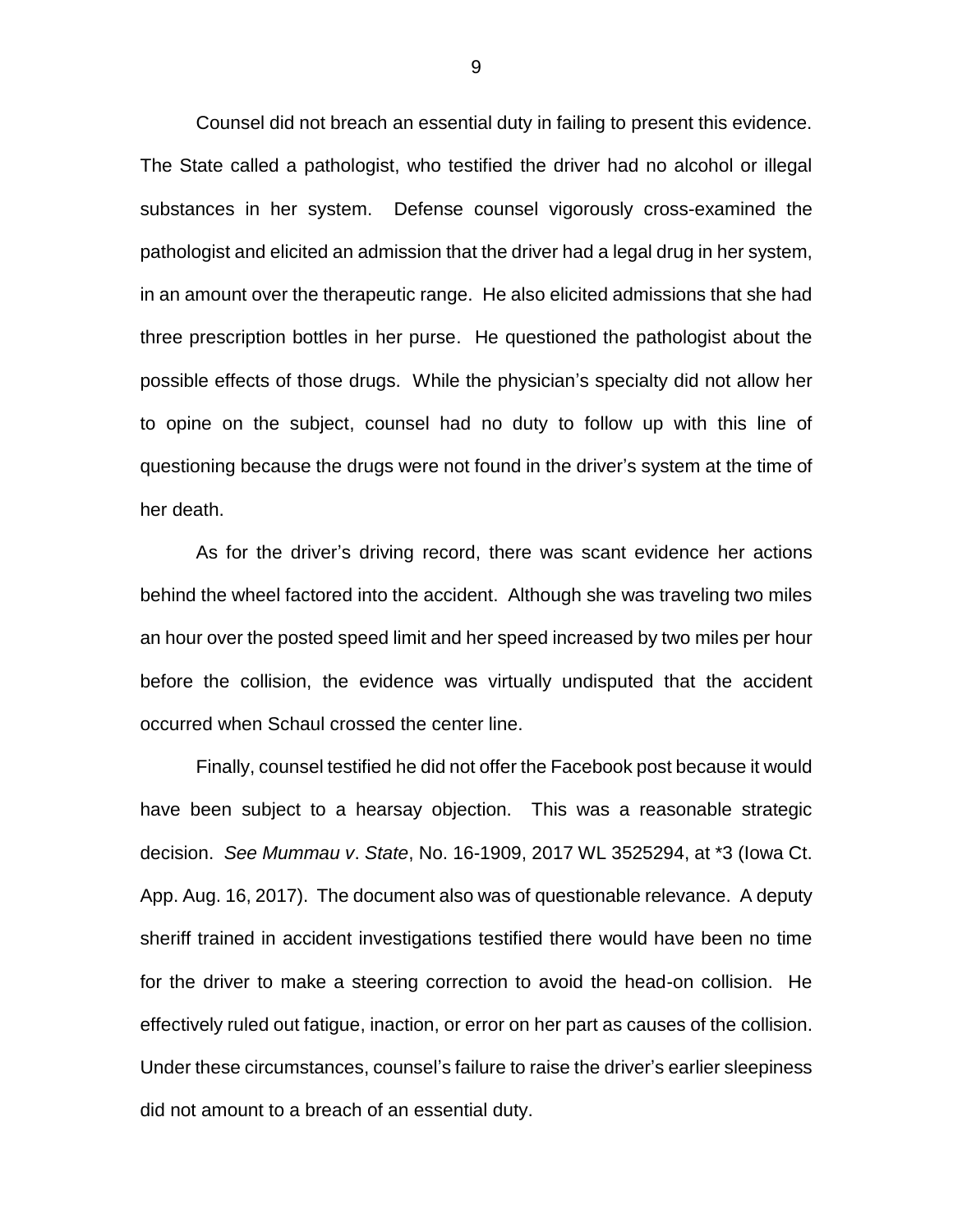We also find no prejudice based on the evidence of Schaul's impairment summarized above. Specifically, there is no reasonable probability any impairment of the driver who died would have changed the outcome.

#### *D. Failure to Challenge Jury Instructions*

The charges of vehicular homicide and serious injury by vehicle were based on Schaul's claimed operation of a motor vehicle "[w]hile under the influence of an alcoholic beverage or another drug or a combination of such substances" and "[w]hile any amount of a controlled substance is present in the person, as measured in the person's blood or urine." *See* Iowa Code § 321J.2(1)(a), (c) (2013). The district court granted Schaul's motion for judgment of acquittal on the "any amount of a controlled substance" alternative. In light of the ruling, Schaul asked the court to remove references to "drugs" in two jury instructions. The district court denied the request on the ground that the jury could consider whether the drug in combination with alcohol rendered him impaired. On appeal, Schaul contends his attorneys should have challenged the instructions on Double Jeopardy grounds.

"The Double Jeopardy Clause . . . protects against successive prosecutions after acquittal or conviction; and . . . it protects against multiple punishments for the same offense." *State v*. *Perez*, 563 N.W.2d 625, 627 (Iowa 1997). Schaul cites no authority for the proposition that acquittal on the "any substance" alternative and conviction on the "under-the-influence" alternative in the same prosecution amounts to a Double Jeopardy violation. Notably, the supreme court characterized a similar argument as "light years away from double jeopardy." *State v*. *Miller*, 606 N.W.2d 310, 312 (Iowa 2000). Examining whether prior convictions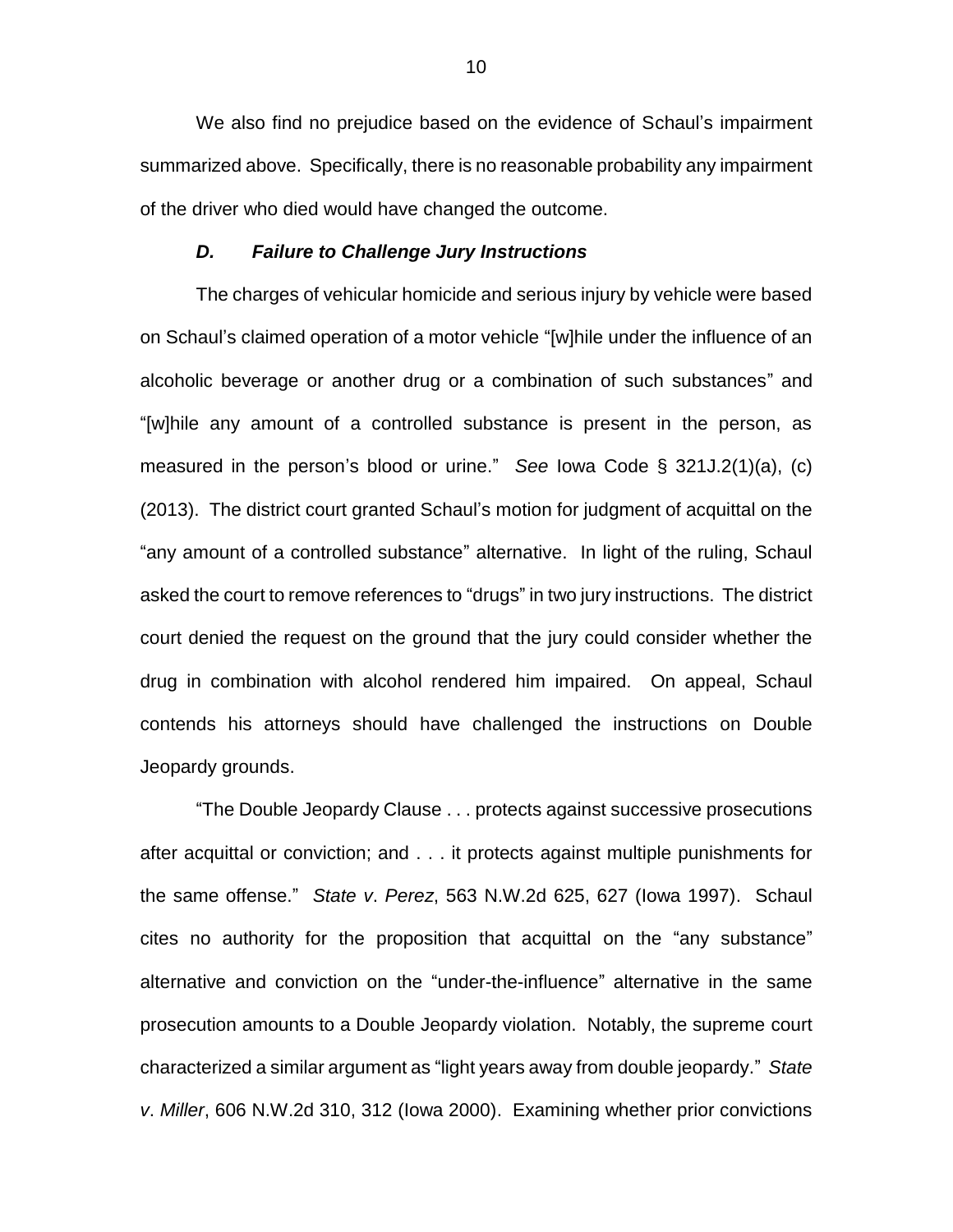used to enhance the sentence in a present case violated the Double Jeopardy Clause, the court stated, "Because the present prosecution is not for any offense previously prosecuted, double jeopardy is not implicated." *Id*.; *Cf*. *Perez*, 563 N.W.2d at 627 ("Where multiple punishments are imposed pursuant to a single prosecution, . . . application of the Double Jeopardy Clause is limited."); *State v*. *Bond*, 493 N.W.2d 826, 829 (Iowa 1992) (granting State's application for discretionary review and holding double jeopardy prohibited retrial on one of two operating-while-intoxicated alternatives where district court granted motion for judgment of acquittal on both alternatives). In the absence of precedent supporting Schaul's argument, we conclude counsel did not breach an essential duty in failing to object to the jury instructions on the ground that the references to "drugs" violated the Double Jeopardy Clause.<sup>1</sup>

Schaul also could not establish *Strickland* prejudice. Even if counsel had succeeded in having the court omit the "drug" references in the instructions, there is no reasonable probability of a different result, given the abundant evidence of alcohol intoxication.

#### *E. Cumulative Error*

 $\overline{a}$ 

Schaul next argues the multiple individual errors amount to cumulative prejudice. Having found no individual errors aside from the math error, we need not address the issue. *State v*. *Clay*, 824 N.W.2d 488, 501 (Iowa 2012).

<sup>&</sup>lt;sup>1</sup> Schaul mentions due process in passing, but does not elaborate. Accordingly, we have no basis for evaluating that argument.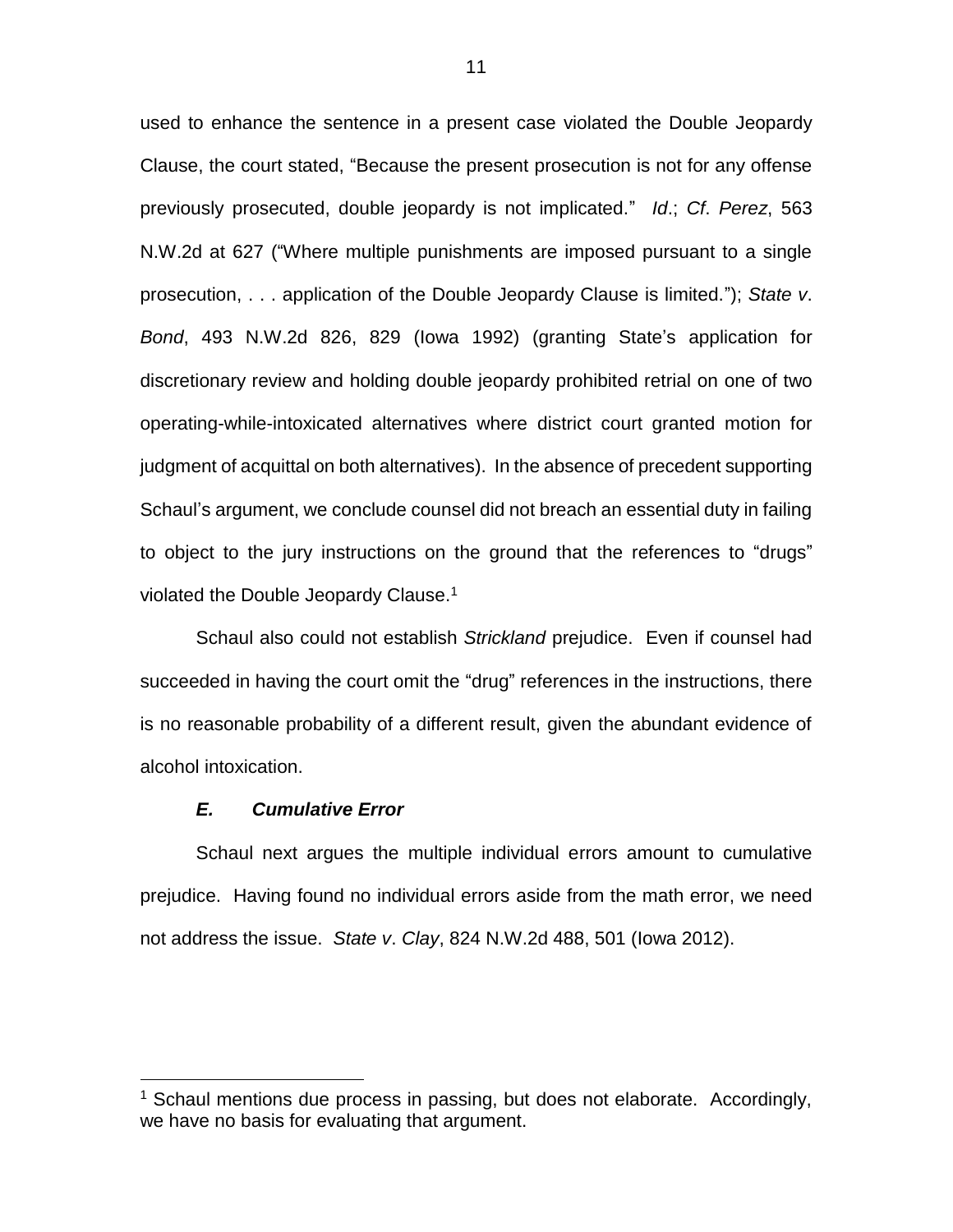# *F. Suppression Ruling*

After the collision, an ambulance took Schaul to the hospital. A deputy sheriff at the scene of the collision followed Schaul to the hospital. *Schaul*, 2016 WL 2745934, at \*1. Schaul was at the hospital when he told the deputy he consumed eight to ten beers that night. *Id*. "Schaul refused to provide a blood specimen for testing, and the officer obtained a search warrant for the sample." *Id*.

Before trial, Schaul moved to suppress his hospital statements to the deputy on the ground they violated his rights under the Fifth and Sixth Amendments to the United States Constitution. The district court denied the suppression motion under the Fifth Amendment without reaching the claimed Sixth Amendment violation.

At the postconviction-relief hearing, Schaul asserted his appellate attorney was ineffective in failing to challenge the suppression ruling on direct appeal. The postconviction court summarily denied the claim. On appeal, Schaul again asserts direct-appeal counsel was ineffective in failing to challenge the suppression ruling.

First, Schaul argues "the same level of 'prophylactic' safeguards afforded Iowa citizens under the 5th and 6th Amendments through prior advisories to them to ensure actual consensual waivers of known rights should be extended to the constitutional protections under the 4th Amendment to the United States Constitution and article I, section 8 of the Iowa Constitution." He "invites" the court "to impose a requirement that officers advise individuals they have a right to refuse consent to entry and search of their personal private space they occupy in order to ensure that any subsequent consent is indeed made knowingly, intelligently, and voluntar[il]y." His "invitation" is a concession that the law did not and does not require the advisory he seeks under the Fourth Amendment. Accordingly,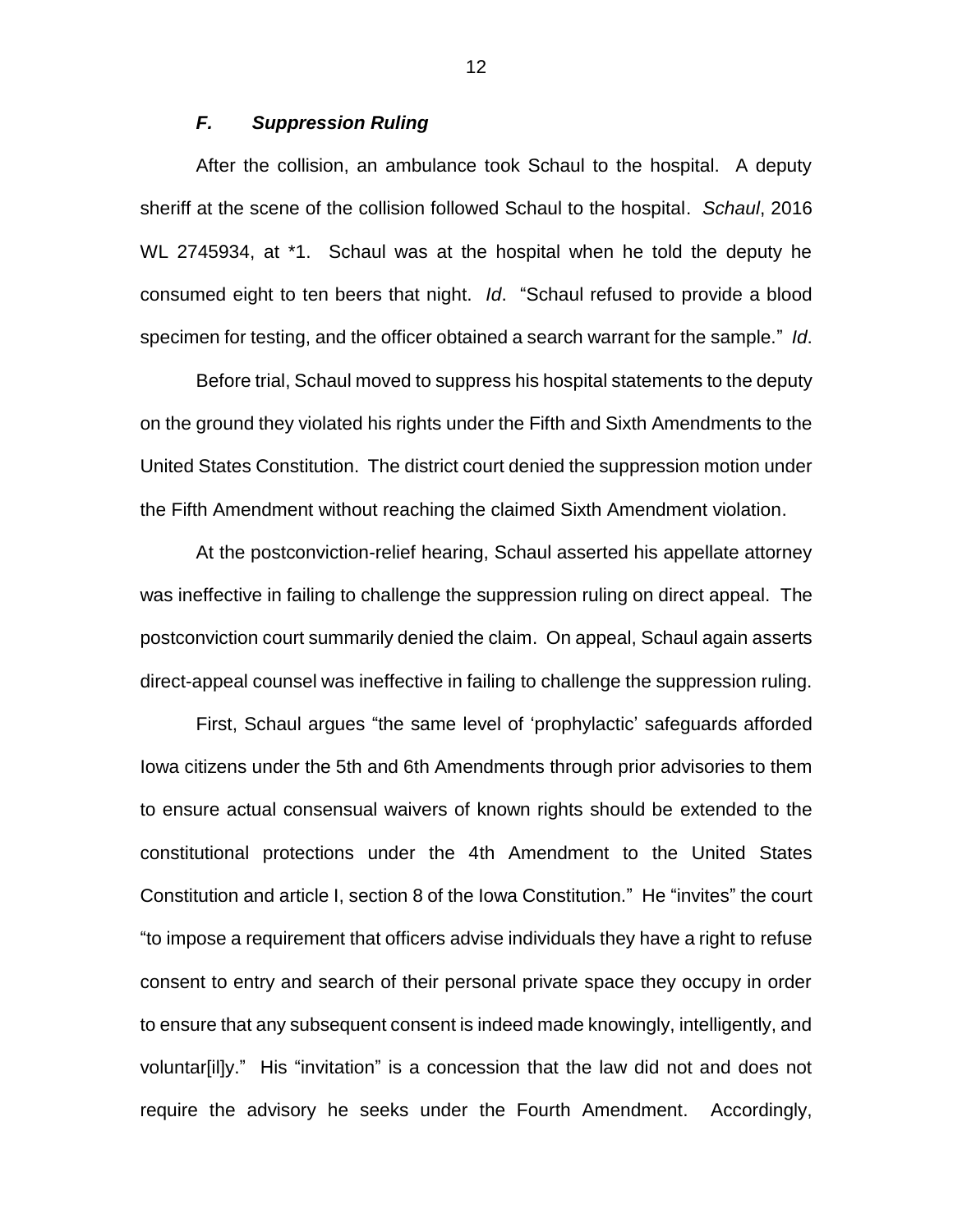appellate counsel could not have breached an essential duty in failing to challenge the suppression ruling on this ground. *See State v*. *Short*, 851 N.W.2d 474, 509 n.12 (Iowa 2014) (Waterman, J., dissenting) ("We do not require criminal defense counsel to be clairvoyant.")

Second, Schaul argues he was in custody at the hospital and subjected to custodial interrogation without being given *Miranda<sup>2</sup>* warnings. He contends his rights under the Fifth Amendment to the United States Constitution and article I, section 9 of the Iowa Constitution were violated and direct-appeal counsel was ineffective in failing to challenge the district court's ruling to the contrary. Counsel does not make an independent argument under the Iowa Constitution. Accordingly, we will focus on the Fifth Amendment. *See State v*. *Ingram*, 914 N.W.2d 794, 800 (Iowa 2018) ("Where state constitutional law claims have been minimally preserved . . . we may, in our discretion, decide the case based on potentially dispositive federal constitutional grounds and save our state constitutional interpretation for another day.").

"Pursuant to the Fifth Amendment [to the United States Constitution], a person questioned by the police after being 'taken into custody or otherwise deprived of his freedom of action in any significant way' must first be warned that 'he has a right to remain silent, that any statement he does make may be used as evidence against him, and that he has a right to the presence of an attorney, either retained or appointed.'" *State v*. *Peterson*, 663 N.W.2d 417, 423 (Iowa 2003) (quoting *Miranda*, 384 U.S. at 444). In *Miranda*, the Court held the prosecution

 $\overline{a}$ 

<sup>2</sup> *Miranda v. Arizona*, 384 U.S. 436, 478–79 (1966).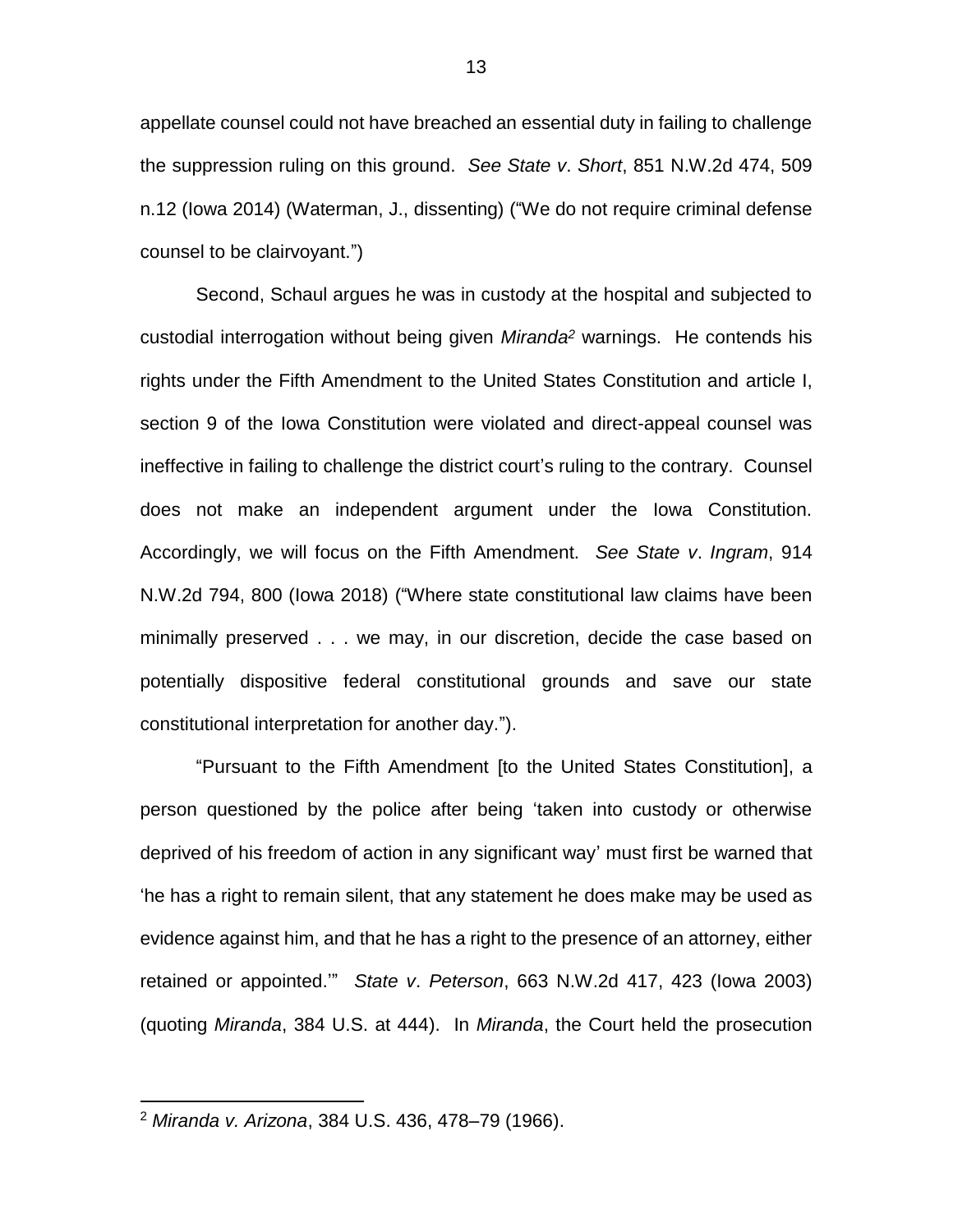could not use statements "stemming from custodial interrogation of the defendant unless" these safeguards were provided. *Miranda*, 384 U.S. at 444. The Court defined "custodial interrogation" as "questioning initiated by law enforcement officers after a person has been taken into custody or otherwise deprived of his freedom of action in any significant way." *Id*.

The postconviction court concluded Schaul was not in custody when he was questioned by the deputy at the hospital. The court reasoned that "Schaul was in the hospital because of decisions made by medical personnel at the scene" and "was not brought to the hospital by law enforcement"; he "was in the emergency room, which is a very public space"; "[m]edical personnel were coming in and out of his treatment room"; "Schaul's mother visited him in the emergency room"; although the deputy testified Schaul was not free to leave, he "was admitted to a medical floor and did not leave the hospital"; the deputy "did not place Schaul under arrest"; officers "left the hospital" after blood was drawn; "[c]harges were not filed until . . . nearly two months after the accident"; "Schaul was *not* subjected to repeated questioning or repeated reinitiating of questioning"; the deputy "scrupulously followed Schaul's wishes" to speak to his attorney "and called [his] attorney 4–5 times"; the deputy "did not badger Schaul and repeatedly ask him to submit to the test"; the deputy "waited for the two hours to elapse after invoking implied consent, then simply marked down that Schaul had refused the test"; "[w]hen Schaul could not provide a good breath sample for the PBT, [the deputy] only asked him if he had been drinking"; and "[w]hen Schaul said he had been, [the deputy] simply invoked implied consent and honored Schaul's request to talk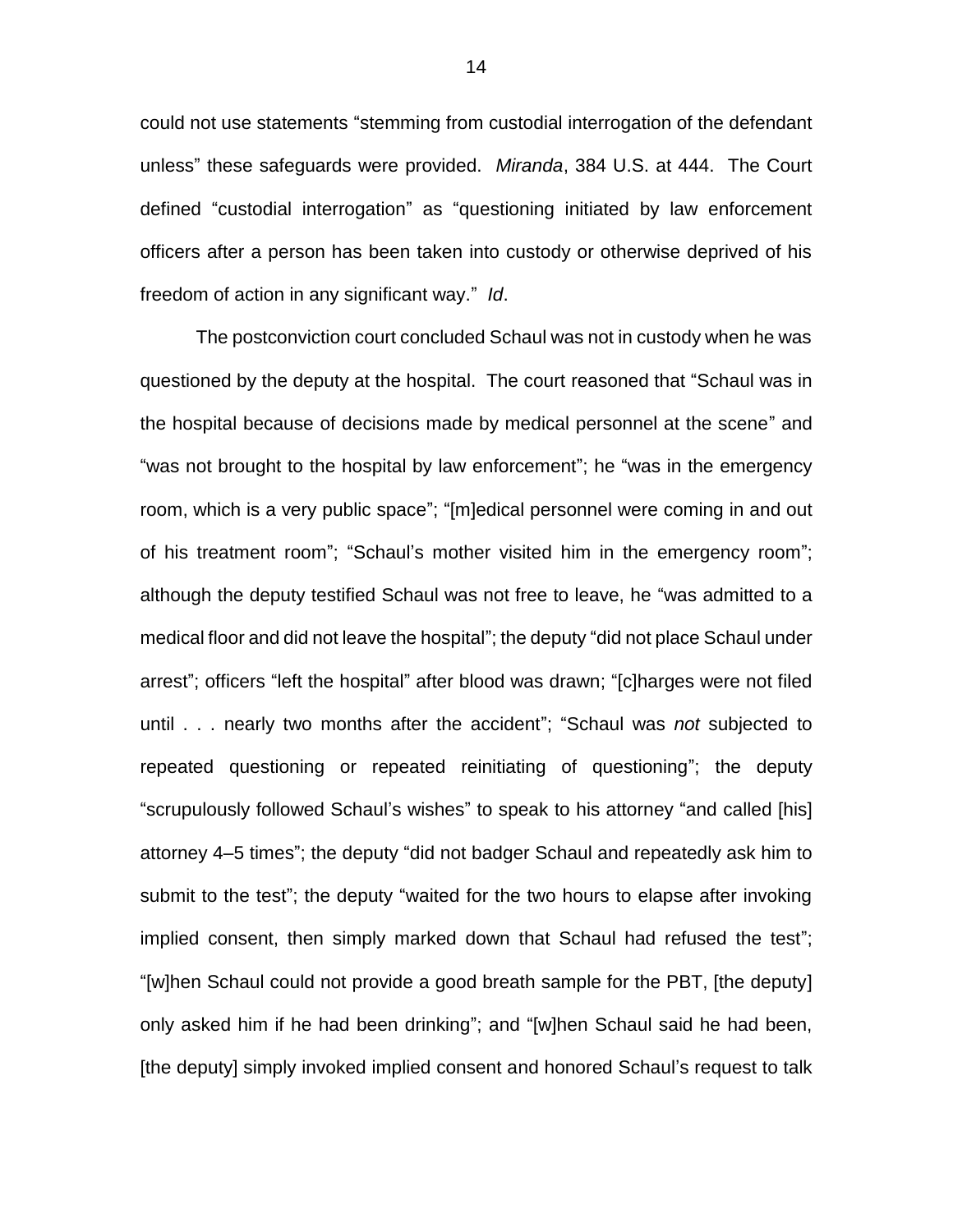to his attorney before deciding whether to give a blood sample." The court concluded the Fifth Amendment was not implicated.

At the postconviction hearing, appellate counsel testified by deposition that she did not challenge the district court's suppression ruling because she "determined that the court's ruling was appropriate or at least not so objectionable to raise it." In assessing the viability of counsel's belief, we apply the following four-factor test to determine whether Schaul was in custody: "(1) the language used to summon the individual; (2) the purpose, place, and manner of interrogation; (3) the extent to which the defendant is confronted with evidence of [his] guilt; and (4) whether the defendant is free to leave the place of questioning." *State v*. *Countryman*, 572 N.W.2d 553, 558 (Iowa 1997). As noted, our review of the record is de novo.  $3$ 

The first factor is not an issue. The deputy did not "summon" Schaul; he testified Schaul was taken to the hospital and he was directed to follow.<sup>4</sup>

As for the purpose, place, and manner of interrogation, it was essentially undisputed that the purpose of transporting Schaul to the hospital was for medical treatment. The deputy testified there were "[s]everal nurses, doctors" in the "ER room" with him and "for the most part" he tried "to stay out of their way" and "let them tend to him on a medical basis first." He followed medical personnel to another room where they performed a CT scan and catheterized Schaul. He

 $\overline{a}$ 

<sup>&</sup>lt;sup>3</sup> Although counsel made reference to a suppression transcript in his postconviction brief, that transcript appears not to have been included in our record on appeal. However, the deputy's deposition transcript taken before the suppression hearing as well as his report are in our record. With one exception, which we will discuss, we find these documents adequate to address the claim. <sup>4</sup> There is no indication who directed the deputy to follow the ambulance.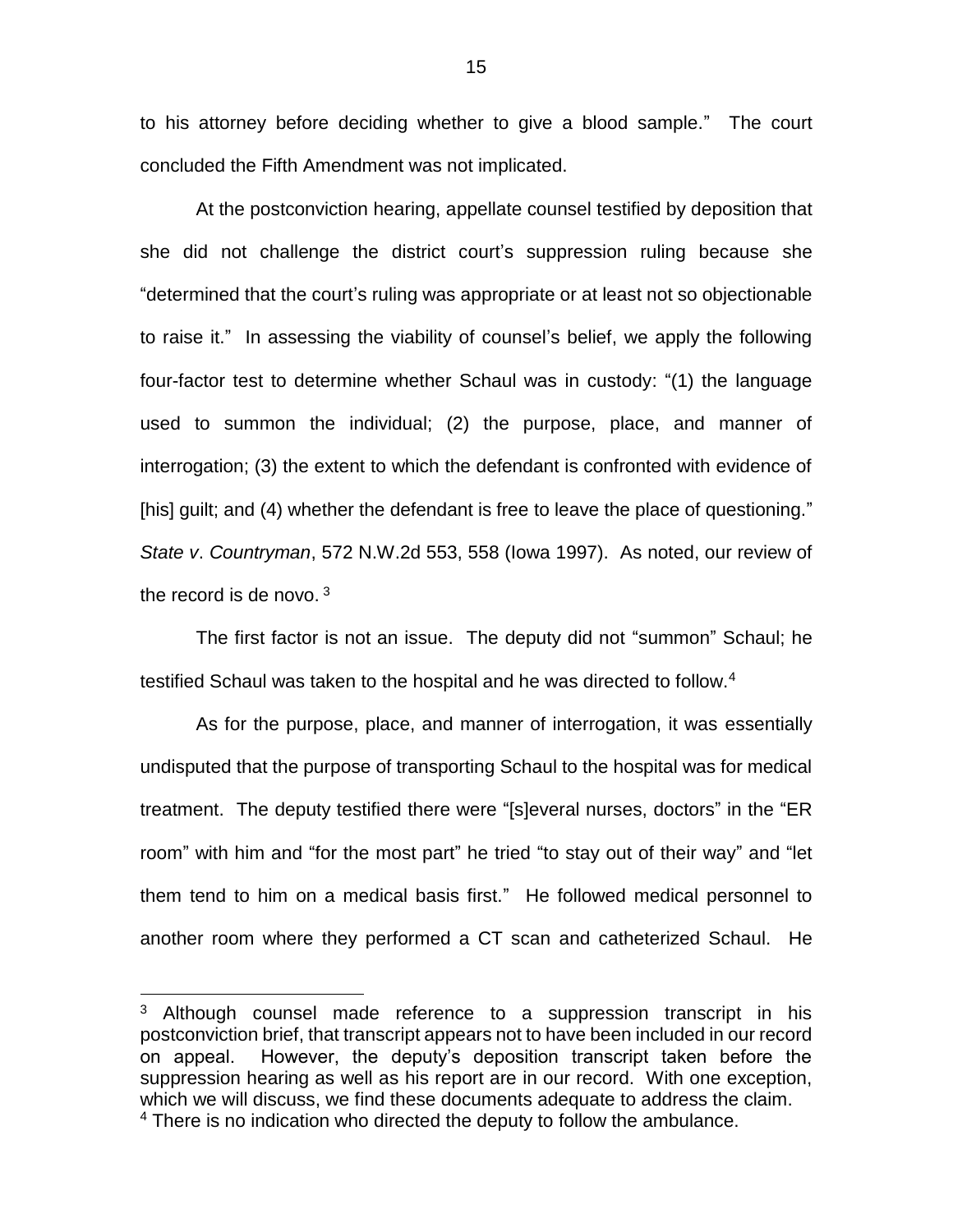testified he was "[f]ollowing along at that point, keeping Mr. Schaul under observation to a point where [he] was able to approach him where [he] wasn't interfering with his medical treatment." He said he asked Schaul about taking a preliminary breath test before the CT scan and Schaul tried to comply, with some difficulty. The deputy "attempted to have him try another one" but Schaul "appeared to be in some discomfort and said . . . he didn't want to," so the deputy "did not force the issue." The deputy asked him "how much he had to drink, and he said he had a few beers." The deputy read him the implied consent advisory and "asked him if he understood it." Schaul "said he was unsure [and] requested to contact a lawyer." The deputy thrice attempted to call the lawyer Schaul identified, without success. The deputy asked Schaul a second time if he was able to try taking the preliminary breath test. Schaul refused based on the pain and discomfort he was experiencing. The deputy asked how much he drank. Schaul responded "somewhere between eight to ten beers." The deputy asked him whether he wished to consent to a blood test and Schaul "said no." He said he "did not wish to make that decision without contacting his attorney."

We agree with the district court that the purpose, place, and manner of the questioning do not suggest Schaul was deprived of his freedom in any significant way. *See Peterson*, 663 N.W.2d at 423. He was in the hospital for treatment, he was not under the exclusive control of law enforcement officers, and the deputy asked relatively few questions over the span of his three-hour stay. *See State v*. *Chiavetta*, No. 05-1911, 2007 WL 1828323, at \*2 (Iowa Ct. App. June 27, 2007).

The third factor—the extent to which the defendant was confronted with evidence of his guilt—is largely absent. Although the deputy asked Schaul about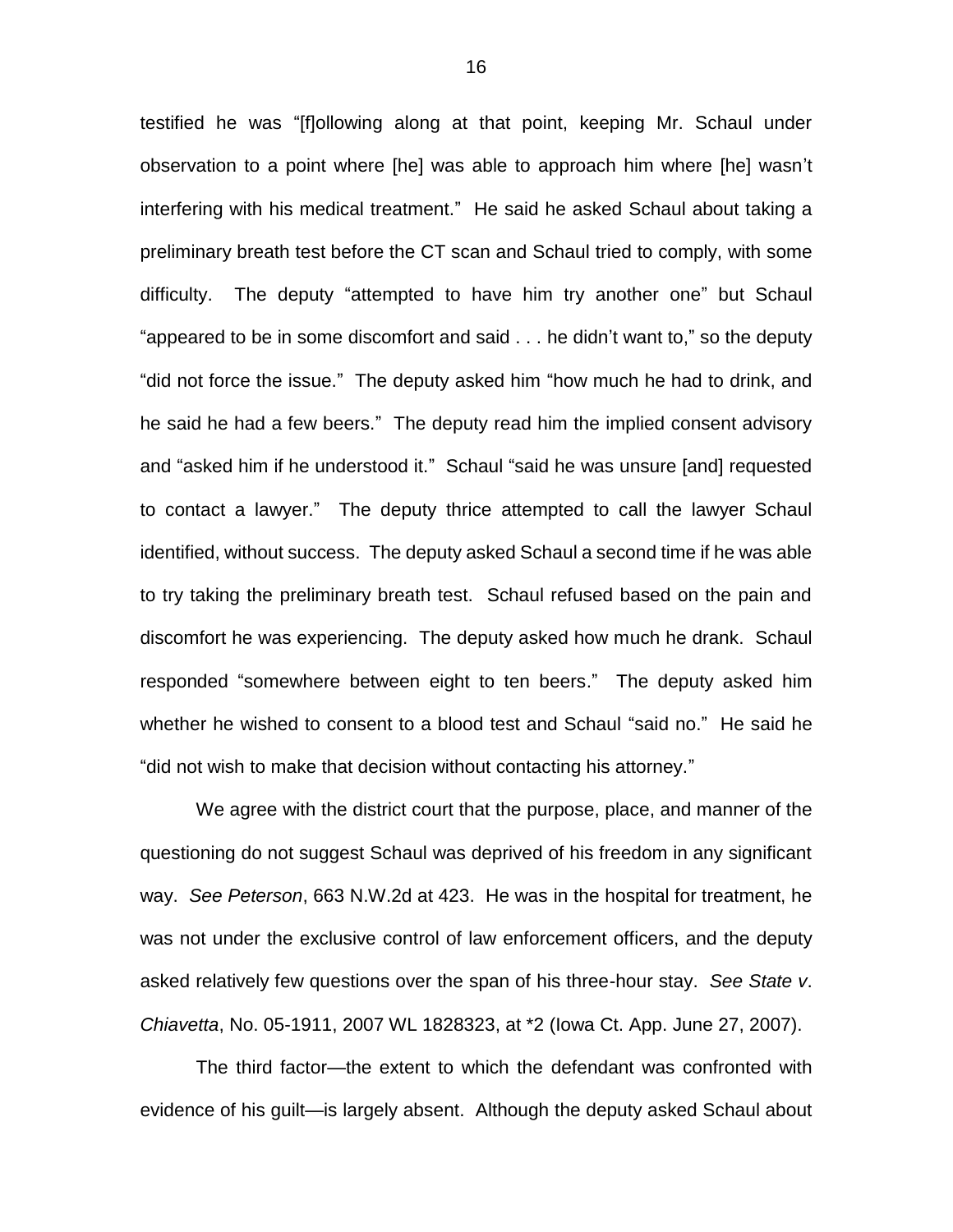his drinking, he did not revisit the circumstances of the crime or the discoveries made at the scene. *Cf*. *Peterson*, 663 N.W.2d at 428 ("Detective Moller began telling Peterson about the murder investigation to solicit information from Peterson.").

In evaluating the final factor—whether the defendant was free to leave the place of questioning—Schaul cites the suppression transcript. We assume without deciding the deputy testified Schaul was not free to leave the hospital, as Schaul contends and the district court found. Certain exhibits support that testimony. For example, a sergeant reported he relieved the deputy at the hospital for a brief period and he "allowed" Schaul's mother to visit him. The language suggests law enforcement officers controlled ingress and egress from the area surrounding Schaul. At the same time, the officers did not physically restrain Schaul and the deputy who was with him most of the time reported Schaul "depart[ed] St. Lukes" and was later readmitted for treatment of his injuries. At the end of the day, we find this factor to be in equipoise. *Cf*. *State v*. *Tyler*, 867 N.W.2d 136, 174 (Iowa 2015) (finding defendant was free to leave where the door to the interview room at the police station was closed but unlocked, the defendant's "path to it was unobstructed," and the special agent told the defendant the closed door should not "deter her from leaving."); *State v*. *Ellenbecker*, No. 12-2229, 2014 WL 1999291, at \*7 (Iowa Ct. App. May 14, 2014) (determining the defendant was not free to leave where a law enforcement officer restrained him until an ambulance arrived and rode with him in the ambulance and given the totality of the circumstances surrounding Ellenbecker's apprehension).